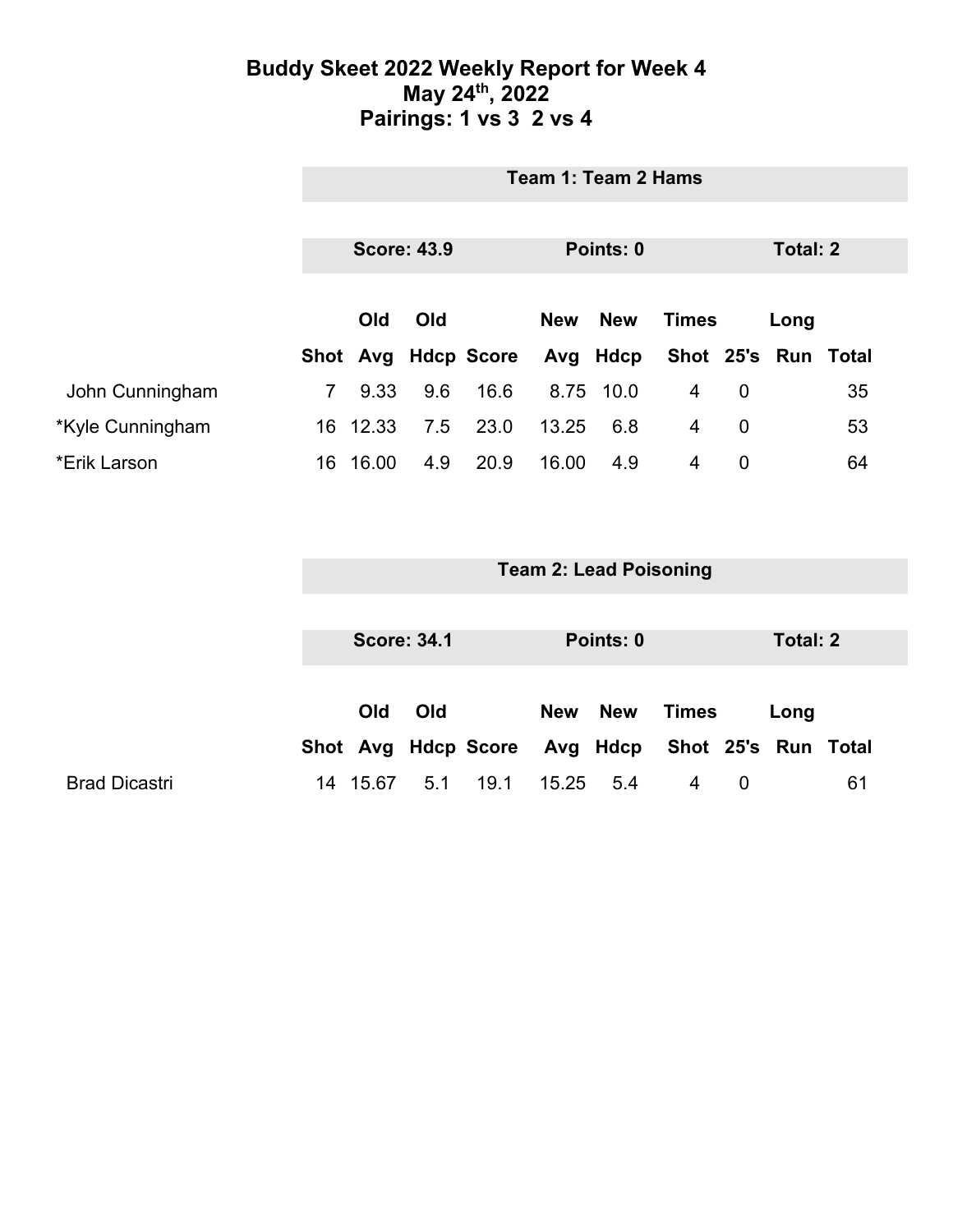### **Buddy Skeet 2022 Weekly Report for Week 4 May 24th, 2022 Pairings: 1 vs 3 2 vs 4**

|                | <b>Team 3: Class "C" Crushers</b> |          |     |                              |            |            |                     |   |      |    |
|----------------|-----------------------------------|----------|-----|------------------------------|------------|------------|---------------------|---|------|----|
|                |                                   |          |     |                              |            |            |                     |   |      |    |
|                | <b>Score: 45.8</b>                |          |     | Points: 2                    |            |            | Total: 8            |   |      |    |
|                | <b>Old</b><br>Old                 |          |     |                              |            |            |                     |   |      |    |
|                |                                   |          |     |                              | <b>New</b> | <b>New</b> | <b>Times</b>        |   | Long |    |
|                |                                   |          |     | Shot Avg Hdcp Score Avg Hdcp |            |            | Shot 25's Run Total |   |      |    |
| *Dylan Braiedy |                                   | 23 21.67 | 0.9 | 23.0                         | 22.00      | 0.7        | 4                   | 0 |      | 88 |
| Janie Sands    | 20                                | 19.00    | 2.8 | 22.8                         | 19.25      | 2.6        | 4                   | 0 |      | 77 |

|  | Team 4: League average |  |
|--|------------------------|--|
|--|------------------------|--|

| <b>Score: 41.3</b>                               |
|--------------------------------------------------|
| Old                                              |
| Shot Avg Hdcp Score Avg Hdcp Shot 25's Run Total |
|                                                  |

Super Shooters: None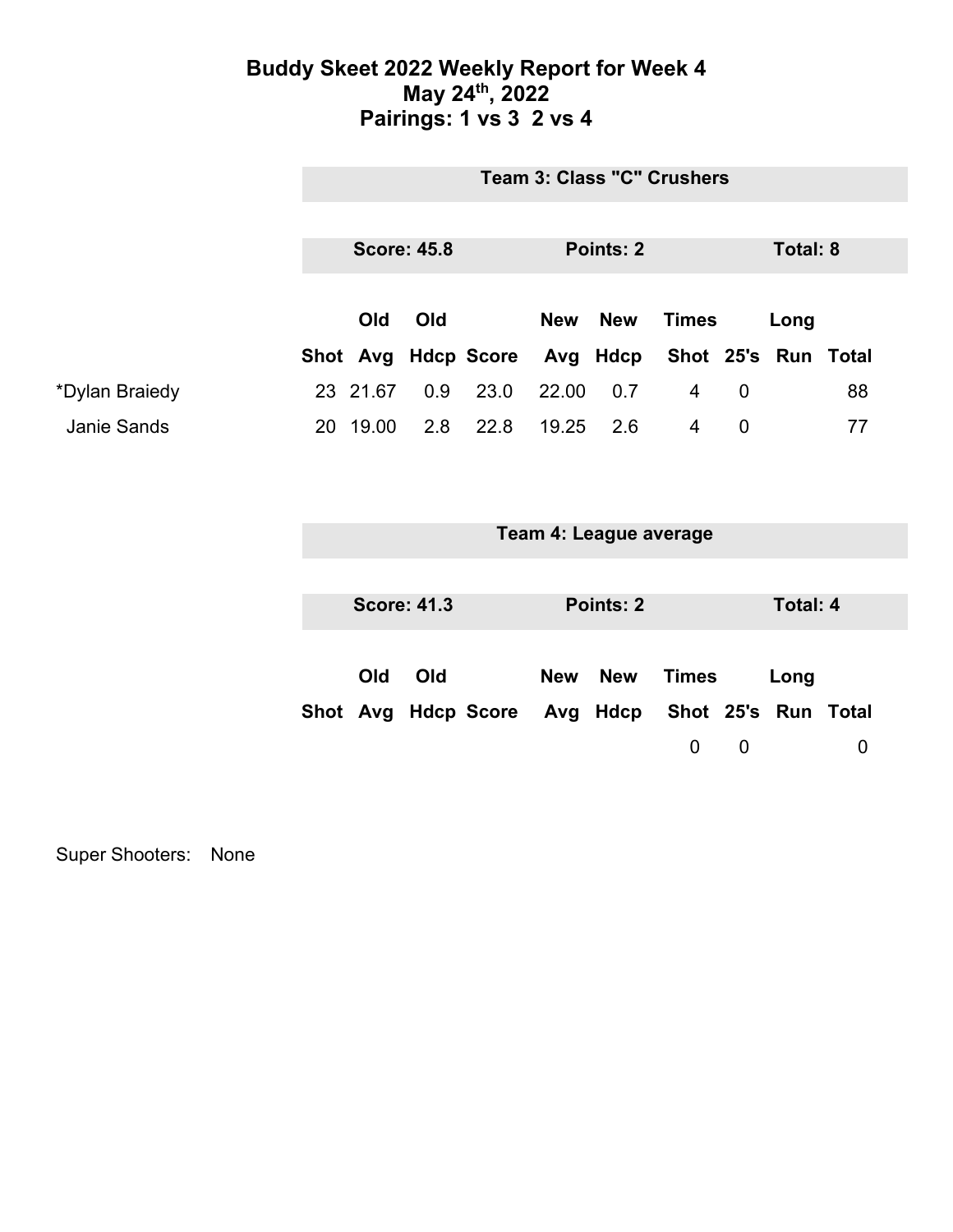## **Buddy Skeet 2022 Weekly Report for Week 4 May 24th, 2022 Pairings: 1 vs 3 2 vs 4**

# **Buddy Skeet 2022 Team Standings through week 4**

| Team 3 Class "C" Crushers    | 8.0 |
|------------------------------|-----|
| Team 4 League average        | 4.0 |
| <b>Team 2 Lead Poisoning</b> | 2.0 |
| Team 1 Team 2 Hams           | 2.0 |